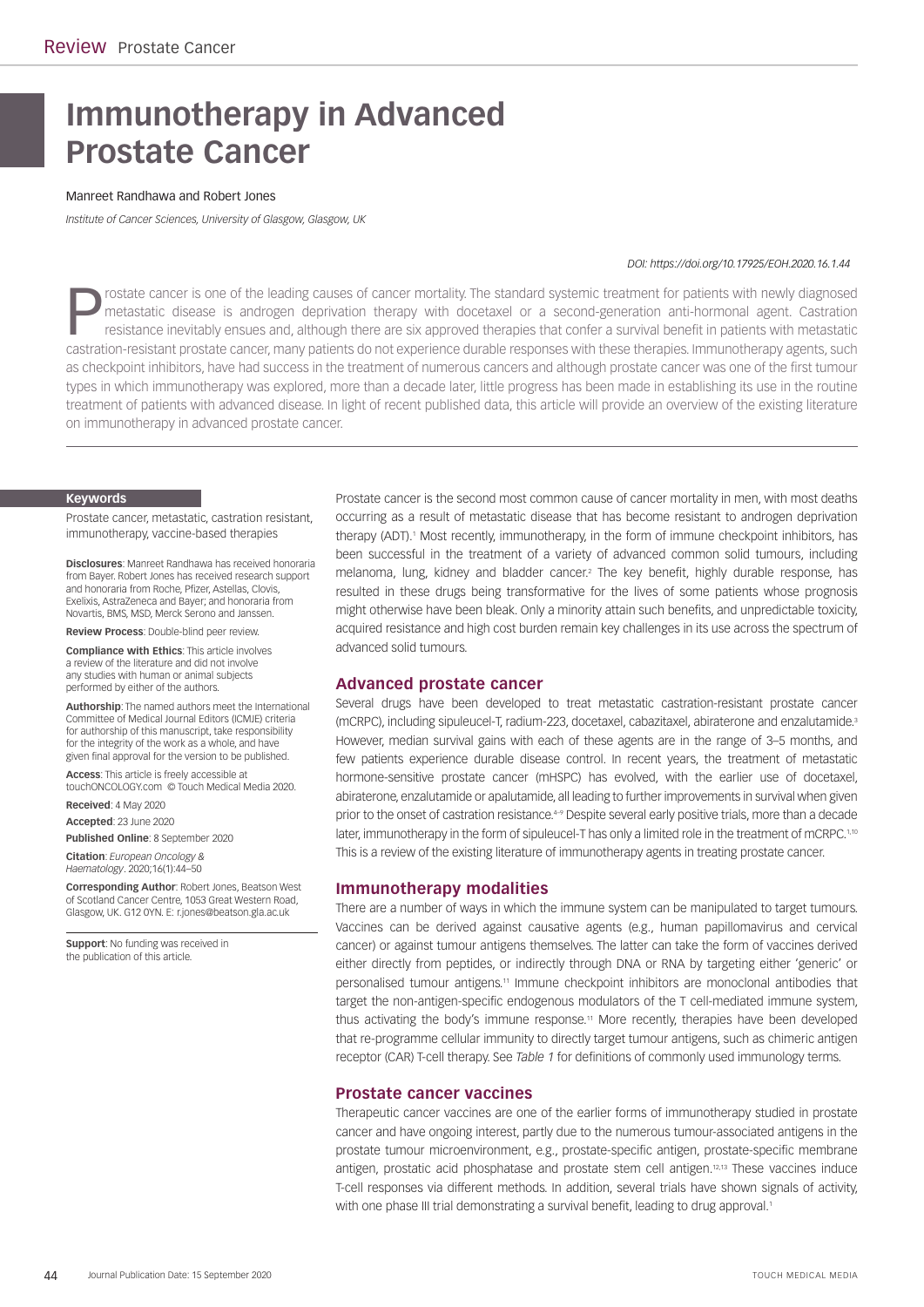| Allogenic                        | Cells or tissue derived from the same individual                                                                               |
|----------------------------------|--------------------------------------------------------------------------------------------------------------------------------|
| Antigen-presenting cell          | A cell that processes foreign material and presents it on the surface to T cells to mediate an immune response                 |
| Apheresis                        | Process of removing whole blood from an individual and separating its constituents                                             |
| Autologous                       | Cells or tissue derived from another individual                                                                                |
| Chimeric antigen-receptor T cell | A T cell that is genetically engineered to express a receptor that targets specific tumour antigens                            |
| Dendritic cell                   | A type of antigen-presenting cell that plays a role in adaptive immunity                                                       |
| Monoclonal antibody              | A protein made from a single clone of cells, engineered to target an antigen                                                   |
| Natural killer cell              | A type of lymphocyte that is essential in the innate immune system                                                             |
| Peptide                          | Molecule comprising 2-50 amino acids                                                                                           |
| Short-chain variable fragment    | Fusion protein of heavy and light chains of immunoglobulin, joined by a peptide linker                                         |
| T-helper cells                   | A type of T cell that plays a crucial role in the adaptive immune response                                                     |
| Transgenes                       | Genes that have been transferred from one organism to another                                                                  |
| Tumour-associated antigen        | A protein present on the outer surface of tumour cells, that then triggers the immune system. These proteins can also be found |
|                                  | on the surface of a normal cell                                                                                                |
| Tumour mutational burden         | Number of somatic mutations measured in a megabase of the tumour genome                                                        |
| Vector                           | A vehicle to transport foreign material from one cell to another                                                               |

#### Table 1: Definitions of commonly used immunology terms

# Cell-based vaccines

Cell-based vaccines comprise autologous or allogenic whole cells including antigen-presenting cells and prostate cancer cells that are modified to bear tumour-associated antigens.14 Sipuleucel-T (APC8015) is composed of autologous antigen-presenting cells, extracted from the patient by apheresis, and cultured *ex vivo* with fusion protein PA2024, which consists of prostatic acid phosphatase linked to granulocyte-macrophage colony-stimulating factor (GM-CSF).1 Prostatic acid phosphatase is expressed in most prostate cancer cells, and sipuleucel-T stimulates a T-cell response to prostatic acid phosphatase.1,15,16 The fresh cellular product is re-infused and the cycle repeated up to a total of three rounds.

Small et al. published the results of a multicentre phase III study of 127 patients with mCRPC in the USA, conducted between 2000 and 2001.15 Patients were randomly assigned in a 2:1 fashion to receive three infusions of sipuleucel-T or placebo intravenously every 2 weeks. There was no statistically significant improvement in the primary endpoint of median time to progression (TTP) (11.7 weeks in the sipuleucel-T arm compared to 10 weeks in the placebo arm; p=0.052, hazard ratio [HR] 1.45, 95% confidence interval [CI] 0.99-2.11).<sup>15</sup> However, although not powered to detect a survival difference, survival follow-up was conducted and sipuleucel-T showed a 4.5-month benefit in median overall survival (OS) (25.9 months compared with 21.4 months [p=0.01, HR 1.7, 95% CI 1.13–2.56]).15 Sipuleucel-T retained its survival advantage after adjusting for prognostic factors, i.e., lactate dehydrogenase, prostate-specific antigen, number of bone metastases, body weight and localisation of disease.15 The disparity in results of TTP and median OS might be explained by the time taken for maximum T-cell reactivity when sipuleucel-T is administered, which is thought to be approximately 8–10 weeks.<sup>15</sup> It is estimated that patients with mCRPC with asymptomatic bone metastases have a median TTP of about 12 weeks. This would account for the marked initial decline in the TTP Kaplan–Meier curves seen in both patient groups. Furthermore, immunotherapy trials in other tumour types, e.g., lung, head and neck, and urothelial carcinoma, have also reported similar results, with an improvement in OS, but not progression-free survival (PFS), when compared with chemotherapy.17–20 This discrepancy suggests that PFS may be a less useful endpoint in immunotherapy trials given the time to response in the group of patients who do have tumour regression. Rigors, fatigue and pyrexia were the most common adverse events, occurring in >25% of patients.15

a confirmatory phase III trial with OS as its primary endpoint.<sup>1</sup> The IMPACT trial recruited 512 patients between 2003 and 2007, and demonstrated a similar survival advantage (25.8 months versus 21.7 months [p=0.03, HR=0.78, 95% CI 0.61–0.98]) with no difference in TTP.1 This led to approval by the US Food and Drug Administration (FDA) in 2010. However, a subsequent European marketing authorisation was withdrawn due to the absence of a viable European production facility.<sup>16</sup> Critics have scrutinised the trial design, commenting on the worse median OS seen in older patients, which had not previously been seen as a prognostic factor in mCRPC patients.<sup>21</sup> Furthermore, two-thirds of the harvested cells from patients in the placebo arm were not reinfused, which might have led to lymphodepletion. Cells in the placebo group were incubated without GM-CSF, and at a lower temperature, which may have caused cell death. All these factors may have led to the difference in survival outcomes seen between both groups, and biased the results to favour the sipuleucel-T group.21 Access to this treatment is limited by the necessity to maintain fresh cell cultures throughout, the requirement for proximity to a central production facility, and high cost.<sup>22</sup> Some of these issues may be addressed by the VIABLE trial (ClinicalTrials. gov identifier: NCT02111577), assessing a novel autologous dendritic cell-based vaccine that can be stored frozen, and re-infused in aliquots to avoid the need for repeated apheresis and shipment of fresh product. The vaccine studied in this trial, an autologous dendritic cell vaccination (DCVAC/PCa), is an autologous dendritic cell-based vaccine composed of activated dendritic cells pulsed with killed prostate cancer cells from the LNCaP cell line. This trial has completed accrual and is in follow-up. Other formulations of dendritic-cell vaccines pulsed with tumour-associated antigens are being developed.

Following the results of this preliminary study, Kantoff et al. reported

The GVAX® vaccine (Cell Genesys Inc., San Francisco, CA, USA) is another example of a cell-based vaccine consisting of irradiated hormone-sensitive (LNCaP) and hormone-resistant (PC-3) cancer cell lines that constitutively express GM-CSF.<sup>23,24</sup> Although earlier trials of GVAX were promising, two phase III trials were terminated early because of lack of survival benefit (NCT00089856, NCT00133224). VITAL-1 compared GVAX to docetaxel in patients with mCRPC and VITAL-2 randomised patients to the combination of GVAX and docetaxel or docetaxel alone.23,24 The latter study was terminated early due to safety concerns, which led to an early analysis of VITAL-1, indicating futility and,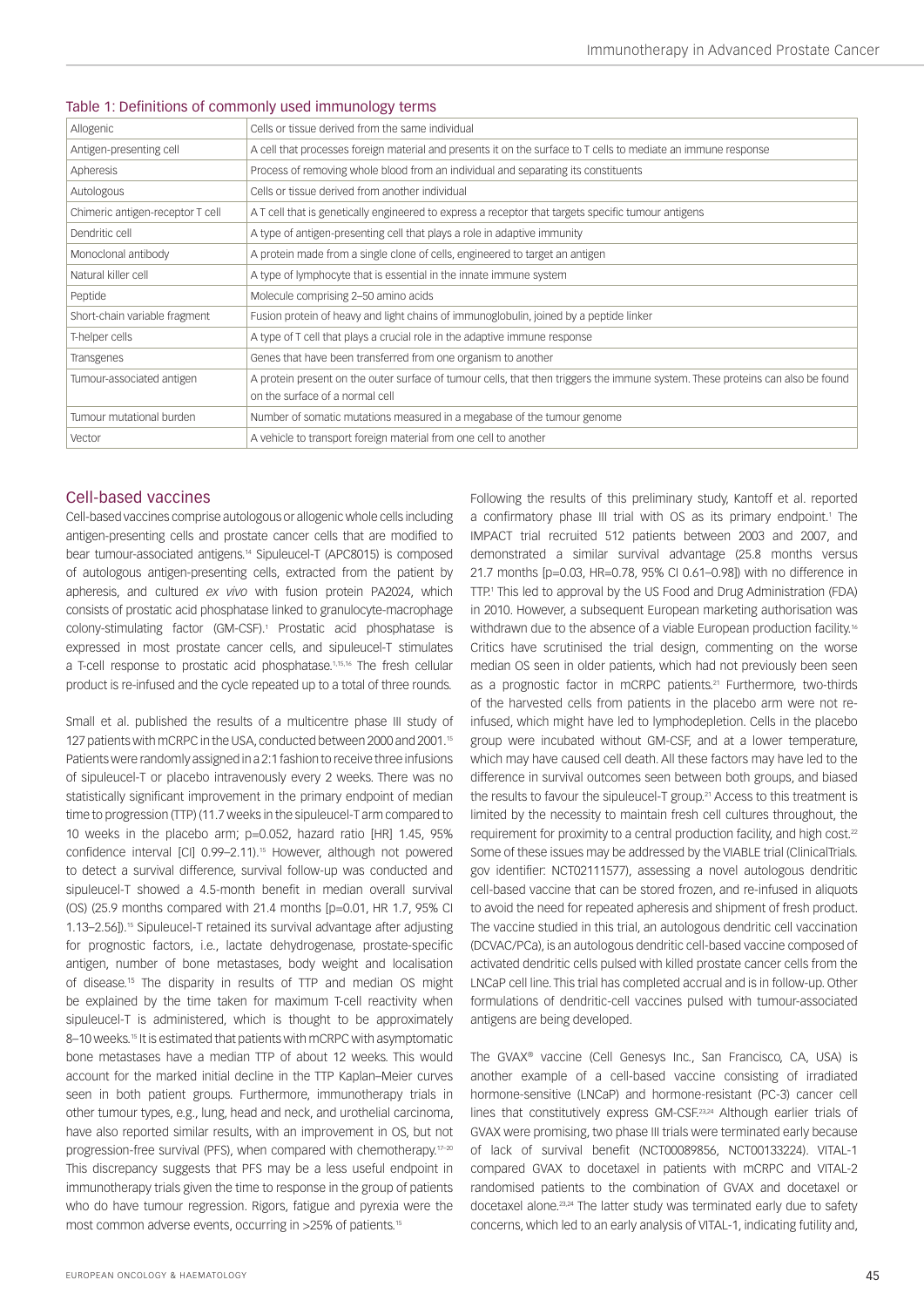therefore, trial closure.<sup>23,24</sup> Reasons for lack of efficacy may have been due to the trial design, which included sub-optimal dosing of both agents and the comparison arm being an active treatment rather than placebo.<sup>25</sup>

## Vector-based vaccines

Genetically engineered nucleic acids that encode specific tumour-associated antigens transmitted by vectors such as viruses or bacterial plasmids have also been studied.<sup>26</sup> An immune response is generated by the infection of epithelial cells, which lyse and liberate antigens that are then taken up by antigen-presenting cells and presented to T cells.<sup>26</sup> PROSTVAC<sup>®</sup> (developed by the National Cancer Institute and licensed to BN Immunotherapeutics, Mountain View, CA, USA) was the most developed example using prostate-specific antigens to stimulate a T-cell response and is composed of two live poxvirus-based vectors (rilimogene galvacirepvec and rilimogene glafolivec).<sup>27,28</sup> Both of these contain transgenes for prostate-specific antigens and a TRIad of CO-stimulatory Molecules (TRICOM: B7-1, leucocyte function-associated antigen-3 and intercellular adhesion molecule-1).<sup>27,28</sup> After encouraging results in phase II,<sup>28,29</sup> the phase III trial, PROSPECT, was stopped early due to futility.30 Between 2011–2015, 1,286 patients were randomised between PROSTVAC, PROSTVAC plus GM-CSF, or placebo, with median OS being 34.4, 33.2 and 34.3 months in the three arms, respectively.<sup>30</sup> Another such virus-based vaccine is Ad5 prostate-specific antigen, an adenovirus type 5-based vaccine studied in patients with mCRPC in a phase I trial and deemed to be safe with 55% of patients surviving longer than predicted by the Halabi nomogram.<sup>31</sup> Bacteria can also be used as vectors, and one such example of a bacteria-based vaccine utilises *Listeria monocytogenes*, an intracellular pathogen, which is engineered to express tumour-associated antigens in order to induce an immune response.<sup>32</sup> Clinical trials assessing this are currently underway (NCT02625857, NCT02325557).

#### DNA- and RNA-based vaccines

An immune response can be evoked by DNA-based vaccines through the incorporation of DNA by the host cell and recruitment of antigen-presenting cells. These vaccines can be designed to exploit tumour-associated antigens in order to activate tumour antigen-specific T cells.33 In a phase II trial of pTVG-HP, a plasmid DNA that encodes prostatic acid phosphatase, 99 patients with non-metastatic hormone-sensitive prostate cancer were randomised to pTVG-HP with GM-CSF or GM-CSF alone.34 Two-year metastases-free survival was not different between study arms (41.8% versus 42.3%; p=0.97) nor was the change in prostate-specific antigen doubling time.34 In advanced prostate cancer, pTVG-HP is being assessed as monotherapy or in combination with other immunotherapy agents (NCT04090528). Another method of utilising DNA-based vaccines is using neo-antigens instead of tumour-associated antigens to stimulate T cells.35 Dendritic and peptide neo-antigen DNA vaccines are already being assessed in early phase clinical trials.35

RNA-based vaccines have also been studied. CV9104, a messenger RNA vaccine encoding several tumour-associated antigens was assessed in chemotherapy-naïve patients with mCRPC with no, or minimal, symptoms.36 The phase IIb study randomised 197 patients to intradermal CV9104 or placebo.<sup>36</sup> There was no significant difference in OS, radiographic PFS (rPFS) or time to symptomatic progression.36

#### Peptide-based vaccines

These vaccines use tumour-specific peptides to induce cytotoxic T-lymphocyte activation. Noguchi et al. treated 100 patients with progressive mCRPC with a personalised peptide vaccine. $37$  It was

deemed to be well tolerated and immunoglobulin G and T-cell responses were strongly correlated with prostate-specific antigen doubling time and OS on multivariate analysis.<sup>37</sup> Another personalised peptide vaccine was also assessed, combined with estramustine phosphate versus standard-dose estramustine phosphate in patients with human leukocyte antigen (HLA)-A2 or HLA-A24-positive mCRPC.38 The personalised peptide vaccine plus low-dose estramustine phosphate cohort of patients had lower rates of prostate-specific antigen progression. OS also favoured the personalised peptide vaccine plus low-dose estramustine phosphate group (p=0.0328, HR 0.3, 95% CI 0.1–0.91).38 Low-dose estramustine phosphate was used due to proven activity in mCRPC and minimal effect on immunosuppression. Another example is the phase I study of reverse transcriptase subunit of telomerase (hTERT) peptide vaccine UV1 in 22 patients with newly diagnosed mHSPC in addition to androgen deprivation therapy, which showed an acceptable safety profile.39 Other examples of peptide-based vaccines studied in prostate cancer are ITK-1 and GX301.40,41

## **Non-vaccine approaches to prostate cancer immunotherapy** Chimeric antigen receptor T-cell therapy

CAR T-cell therapy has made significant progress in the treatment of haematological malignancies and is being explored in the treatment of solid tumours including prostate cancer.<sup>42</sup> Autologous T cells are engineered *ex viv*o and comprise an extracellular domain (single-chain fragment variable; scFV) involved in identifying tumour-associated antigens, a transmembrane domain that links the scFV to a T cell, and an intracellular zone that comprises the immune receptor tyrosine-based activation motif that is important in signal transduction and T cell activation.<sup>42</sup> Limited clinical work on CAR T cells has been published in the treatment of solid organ malignancies, but it has been shown to be deliverable in patients with prostate cancer.<sup>43</sup> Numerous studies are currently ongoing, most of which are assessing CAR T cells directed at prostate-specific membrane antigen (NCT04227275, NCT04249947). See *Figure 1* for non-vaccine approaches in treating malignancies.

#### Bispecific T-cell engager therapy

Another form of immunotherapy using bispecific T-cell engagers (BiTEs) has been explored recently. BiTEs mount a T-cell response by using two linked scFVs from two different antibodies, one targeting a specific antigen on the surface of cancer cells and the other binding to a cell surface molecule on T cells, e.g., CD3.<sup>42</sup> Pre-clinical models have shown tumour regression, one example being AMG-160, a fully human BiTE targeting prostate-specific membrane antigens in prostate cancer cells and CD3 in T cells.<sup>44</sup> Another BiTE, AMG-212 (pasotuxizumab), has shown clinical activity and an acceptable safety profile in a phase I study of 16 patients with mCRPC.45

# **Immune checkpoint inhibitors** Cytotoxic T-lymphocyte antigen-4 inhibitors

Checkpoint inhibitors are approved in numerous solid malignancies with cytotoxic T-lymphocyte antigen-4 (CTLA-4), a vital checkpoint and negative regulator of T cells, first discovered in the 1990s.<sup>46</sup> Co-stimulatory molecules are needed for immune activation, and the interaction of B7 on the antigen-presenting cell with CTLA-4 on the T cell leads to downregulation.47 Ipilimumab, a CTLA-4 inhibitory antibody, promotes T-cell activation and infiltration. Prostate cancer was one of the first diseases where this agent was tested in pre-clinical models.47 Small et al. conducted a pilot study of ipilimumab in patients with mCRPC showing a prostate-specific antigen decline of ≥50% in 2/14 patients.<sup>48</sup>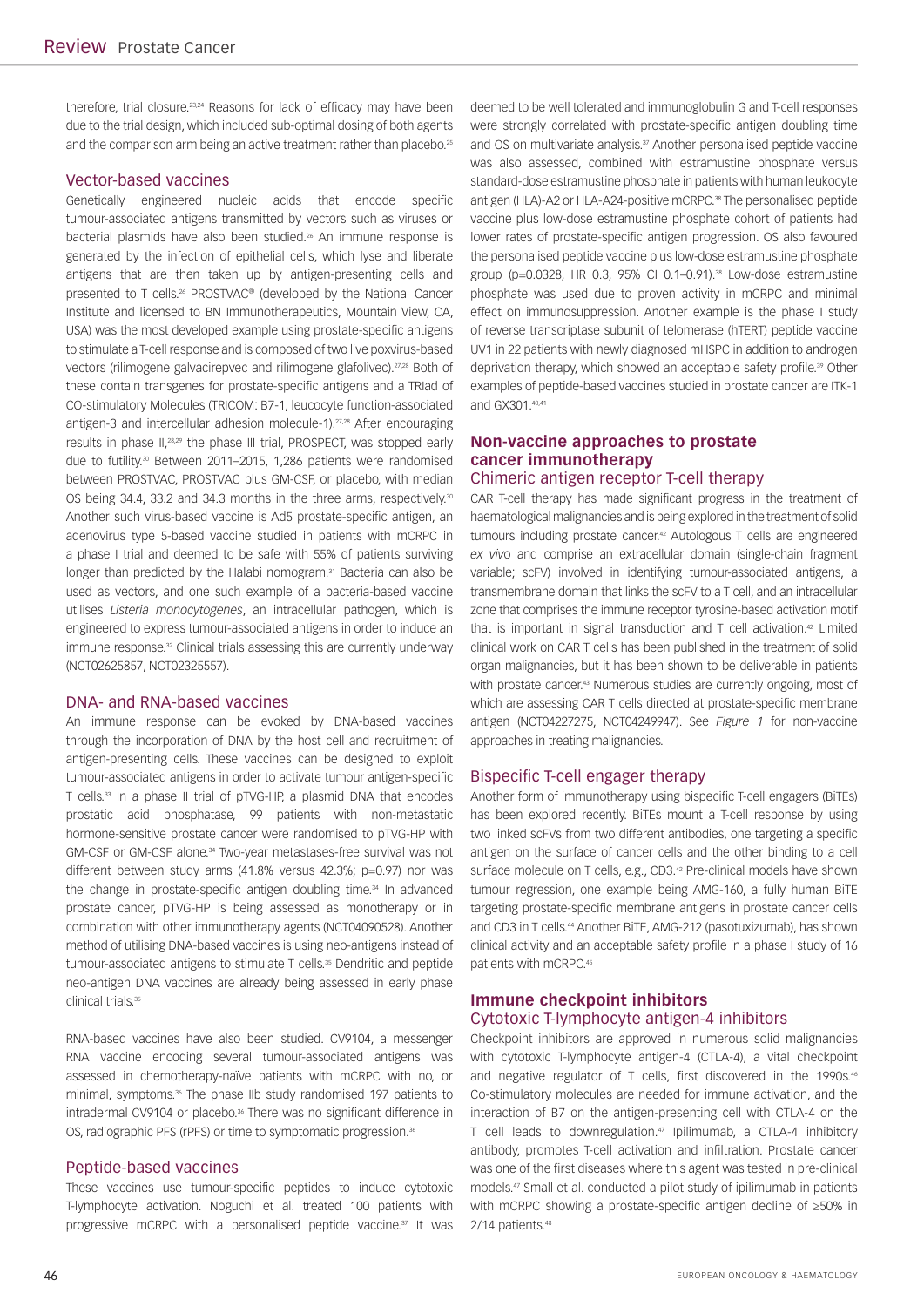

#### Figure 1: Summary of non-vaccine approaches to immunotherapy

*Ag = antigen; BiTE = bispecific T-cell engager; CAR = chimeric antigen receptor; CD3 = cluster of differentiation 3 receptor; CTLA-4 = cytotoxic T-lymphocyte antigen-4; MHC = major histocompatibility complex; PD-1 = programmed death 1; PD-L1 = programmed death-ligand 1; TAA = tumour-associated antigen; TCR = T-cell receptor.*

At this time, there was interest in the combination of radiotherapy and immunotherapy (potentially enhancing the abscopal effect, where radiotherapy at one site induces response at distant sites by a presumed immune mechanism). Pre-clinical models demonstrated enhanced anti-tumour activity of checkpoint inhibitors with radiotherapy by releasing tumour antigens and promoting local infiltration of immune cells into the tumour.49 In a phase II trial by Slovin et al., 50 patients were treated with one of the following regimens: ipilimumab 10 mg/kg every 3 weeks for four cycles, or radiotherapy to up to three bone sites prior to ipilimumab administration.<sup>50</sup> Some of these patients were chemotherapy naïve. Almost 25% of patients had a ≥50% prostate-specific antigen decline.<sup>50</sup> This led to two placebo-controlled phase III trials assessing ipilimumab in patients with mCRPC. The first, published in 2014, included 799 patients who, between 2009–2012, had progressed during or within 6 months of receiving the last cycle of chemotherapy.51 All were given a single fraction of radiotherapy to any site of metastasis within 2 days of starting placebo or ipilimumab 10 mg/kg every 3 weeks for four cycles, followed by maintenance every 3 months.<sup>51</sup> The median OS was 10 months versus 11.2 months for placebo and ipilimumab, respectively (HR 0.85, 95% CI 0.72–1.00, p=0.053).<sup>51</sup> Despite this, a post-hoc subgroup analysis showed a significant survival benefit favouring ipilimumab in patients with favourable prognostic features (alkaline phosphatase <1.5 x upper limit of normal, haemoglobin <110 g/L and no visceral metastases).<sup>51</sup> In this subgroup, median OS in the ipilimumab arm was 22.7 months versus 15.8 months with placebo (HR=0.62, 95% CI 0.45-0.86, p=0.0038).<sup>51</sup> In the second trial, ipilimumab was assessed in asymptomatic or minimally symptomatic patients with chemotherapy-naïve mCRPC with a 2:1 randomisation to ipilimumab or placebo, but without the use of radiotherapy.<sup>52</sup> Six hundred and two patients were randomised between 2010–2015 and again, no improvement in OS was seen (28.7 months in the ipilimumab arm versus 29.7 months in the placebo arm [HR 1.11, 95% CI 0.88-1.39, p=0.3667]).<sup>52</sup> However, there was an increase in PFS and prostate-specific antigen response rate. Despite the overall negative findings, it has been reported that two patients in these phase III trials have had a sustained complete response more than 4 years after randomisation.<sup>52</sup>

#### Programmed death 1/programmed death-ligand 1 inhibitors

Topalian et al. first showed promising activity of nivolumab in patients with melanoma, non-small-cell lung cancer (NSCLC) and renal cell cancer in 2012.53 Seventeen patients with castration-resistant prostate cancer were included in the study with no objective responses seen. The KEYNOTE-028 basket trial showed a 17.4% objective response rate (ORR), with 34.8% achieving stable disease and a median duration of response of 13.5 months in patients with mCRPC receiving pembrolizumab 10 mg/kg administered every 2 weeks.54 Of the 23 patients included, 73.9% had received at least two prior therapies for metastatic disease.54 Given these positive results, KEYNOTE-199 was a multi-cohort phase II trial in patients with mCRPC. The first cohorts to be reported included patients exposed to ≥1 prior targeted endocrine therapy and 1–2 prior chemotherapy regimens, including docetaxel, who were grouped in three separate cohorts. Cohort 1 were programmed death-ligand 1 (PD-L1)-positive, cohort 2 were PD-L1-negative, and cohort 3 had detectable bone metastases regardless of PD-L1 status.<sup>56</sup> Cohorts 1 and 2 had response evaluation criteria in solid tumours (RECIST) measurable disease. A total of 258 patients were enrolled, with an ORR of 5% and 3% in cohorts 1 and 2, respectively.55 Two patients in cohort 1 achieved a complete response<sup>55</sup> Treatment-related adverse events (TRAEs) occurred in 60% of patients, with 15% of the total cohort experiencing grade 3–5 TRAEs.55 Median OS was 9.5, 7.9 and 14.1 months in each of the three cohorts, respectively.55 These results showed that PD-L1 was not a positive predictive biomarker for response to pembrolizumab, nor were defects in DNA damage repair (DDR) genes.<sup>55</sup> Paradoxically, there was a higher response rate in patients in whom DDR defects were absent.<sup>56</sup> In addition to nivolumab and pembrolizumab, the efficacy of avelumab has also been assessed in the expansion cohort of the phase I JAVELIN trial. Patients who had progressed on an androgen receptor antagonist received avelumab 10 mg/kg every 2 weeks.<sup>57</sup> There were no objective responses seen, and 7/18 patients had stable disease >24 weeks after treatment.<sup>57</sup>

#### Combination regimen

Several combination regimens have been explored to enhance anti-tumour activity by combining two immunotherapy agents or by the addition of chemotherapy, second-generation anti-hormonal agents, or poly(adenosine diphosphate-ribose) polymerase (PARP)-inhibitors to a checkpoint inhibitor.

Vaccine-based therapies plus CTLA-4 inhibitors: PROSTVAC has been used in combination with ipilimumab in patients with mCRPC, with a phase I trial showing a median OS of 31.6 months, and 14/24 chemotherapy-naïve patients having a prostate-specific antigen decline.58 Trials combining vaccine-based therapies and checkpoint inhibitors or chemotherapy are ongoing.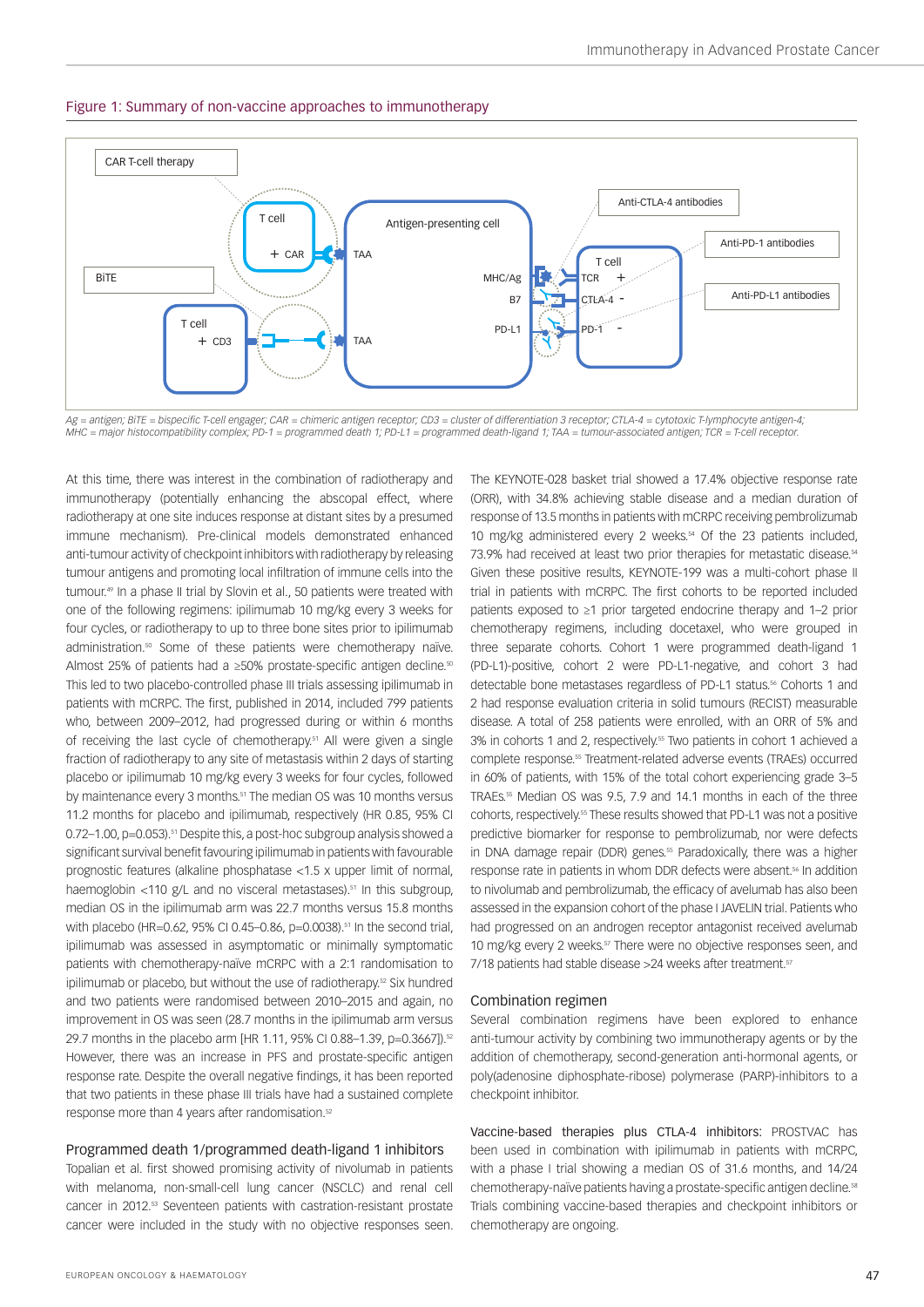PD-L1 plus CTLA-4 inhibitors: Dual checkpoint inhibitor use, e.g., nivolumab and ipilimumab, has conferred a survival benefit in patients with melanoma, renal cell cancer and NSCLC. 59-61 CheckMate-650 assessed this combination and showed an ORR of 26% in 78 patients with mCRPC who had progressed after second-generation anti-hormonal therapy, and 10% in those who had progressive disease after taxane-based chemotherapy.<sup>62</sup> Response rates were higher in patients with PD-L1 expression ≥1%, presence of DDR defects, homologous recombinant defects or above median tumour mutational burden.<sup>62</sup> Of the 62 patients with evaluable disease, four patients experienced a complete response, and durable responses were observed. The main limitation, as demonstrated in previous combined checkpoint inhibitor trials, was toxicity, with only half of the patients receiving all four cycles of ipilimumab and nivolumab, and grade 3–5 adverse event rates in the order of 40–53% with one-third of the total number of patients having to discontinue study treatment.<sup>62</sup> Furthermore, four patients had TRAEs leading to death. NEPTUNES, a phase II trial assessing nivolumab and ipilimumab in the treatment of patients with immunosignature positive mCRPC (NCT03061539), is currently ongoing.

PARP inhibitor plus PD-L1 inhibitor: Pre-clinical models with DDR defects are characterised by immune cell infiltration. PARP inhibition, which leads to accumulation of DNA mutations, attracts immune cells to the tumour site.<sup>63</sup> Since DDR defects lead to genomic instability and higher tumour mutational burden, a rationale exists for the combined use of checkpoint and PARP inhibitors.64 Karzai et al. assessed the combination of durvalumab and olaparib in 17 patients with mCRPC who had received prior enzalutamide and/or abiraterone.<sup>65</sup> This demonstrated a median rPFS of 16.1 months with a 12-month rPFS rate of 51.5%, and median PFS of 7.8 months.<sup>65</sup> The KEYNOTE-365 trial of pembrolizumab and olaparib in 41 docetaxel pre-treated patients showed a 7% (2/28) confirmed ORR and 32% (9/28) disease control rate in those with measurable disease.<sup>66</sup> None of these patients had homologous recombinant defects and 27% were PD-L1 positive. This trial is also assessing docetaxel or enzalutamide in combination with pembrolizumab in two separate cohorts. A similar phase II study (CheckMate 9KD) is being conducted using nivolumab with similar regimens (rucaparib in place of olaparib).<sup>67</sup> Preliminary results in the nivolumab and docetaxel arm showed an ORR of 36.8%, with one complete response.<sup>67</sup> The phase III CheckMate 7DX assessing this combination in patients with mCRPC who have been previously treated with second-generation anti-hormonal agents, is ongoing (NCT04100018).

Androgen receptor-targeted therapy combinations: It has been shown that patients progressing on enzalutamide had significantly increased PD-L1/2-positive dendritic cells and T cells compared with enzalutamide-naïve patients or those responding to treatment; in addition, these patients are sensitised to T-cell mediated lysis.<sup>68,69</sup> This supported the idea that the lack of significant response seen in patients with prostate cancer, to anti-programmed cell death protein 1 (PD-1) therapy, may be due to the lack of PD-L1 expression.<sup>68</sup> and created the platform to launch early studies in which pembrolizumab was added into the treatment regimen of chemotherapy-naïve patients who had progressed on enzalutamide.70 Partial responses were seen in 25% (3/12) of patients, and median OS was 22.2 months. No predictive biomarkers were elucidated.71 The results of cohort C of the KEYNOTE-365 trial were reported in 2019; 69 patients were enrolled and the ORR was 20% (5/25).72 Recently, results were presented for cohorts 4 and 5 of the KEYNOTE-199 trial, which included patients who were progressing on enzalutamide as their only prior therapy for mCRPC, and showed an ORR of 12% (10/12) in cohort 4, with 2 complete responses.<sup>55</sup> Sixty per cent of responses were ongoing at 6 months. Ongoing treatment effect was observed

post-discontinuation, and disease control rates for all patients were 51% in both cohorts.<sup>55</sup> In enzalutamide-resistant patients, it appears that adding pembrolizumab, rather than switching to pembrolizumab monotherapy, confers a higher response rate. KEYNOTE-641, the phase III trial assessing this combination, is currently recruiting (NCT03834493). Another phase III trial, IMbassador250, evaluated atezolizumab in combination with enzalutamide in patients with mCRPC after failure of a second-generation anti-hormonal agent and failure of, ineligibility for, or refusal of a taxane chemotherapy. There were no differences found in rPFS or OS and the trial was terminated early.<sup>73</sup>

#### **Limitations of immunotherapy**

There exist plenty of rationales for the use of immunotherapy in treating prostate cancer, and numerous studies have shown response. However, results to date have not mirrored the positive findings seen in other tumours, and several proposed theories may explain this. Prostate cancer has been described as a 'cold tumour'. The prostate cancer tumour microenvironment is immunosuppressive, with downregulation of tumour immunity due to recruitment of regulatory T cells and Th17, low cytolytic activity of natural killer (NK) cells and higher transforming growth factor-beta levels, which inhibits NK and T cell function.74,75 Prostate cancer is not an immunologic solid tumour compared with other tumour types, and is not known to have a high tumour mutational burden, ranking 20th out of 27 tumour types according to median somatic mutation frequency.76 Specific treatments, such as CAR T-cell therapies, have limitations in treating solid organ tumours such as prostate cancer where metastases are predominantly skeletal, including a lack of penetration to bone, the lack of durability of T cells and the need for a higher concentration of T cells because of their engulfment by the reticuloendothelial system.<sup>77</sup> Furthermore, drug delivery with vaccine-based therapies pose logistical and financial challenges and are resource intense.<sup>77</sup>

#### **Patient selection**

The lack of robust anti-tumour activity of immunotherapy agents in prostate cancer necessitates better patient selection based on clinical, pathological and genomic features to clearly identify predictive biomarkers. Existing literature suggests that mismatch repair defects (MMRd) in prostate cancer predict a biochemical response to checkpoint inhibitors.78,79 Among 1,033 patients with prostate cancer undergoing treatment at a single centre, 3.1% had microsatellite-high (MSI-H) or MMRd, with 21.9% of these having a pathogenic germline mutation in a Lynch-syndrome associated gene.<sup>78</sup> Although uncommon, the National Comprehensive Cancer Network guidelines suggest testing all patients with prostate cancer, in the context of the FDA approval of pembrolizumab for MSI-H tumours, regardless of histology, based on the KEYNOTE-158 basket trial, which included 233 patients, of which six had prostate cancer.<sup>80</sup> Deleterious germline DDR mutations such as *BRCA*, *CHEK2*, *ATM*, *RAD51D* and *PALB2* are seen in 12% of patients with mCRPC.81 Current trials assessing immunotherapy in combination with PARP inhibitors are either enriching for these subgroups, including those with DDR defects, or stratifying for these.<sup>79</sup> PD-L1, another well-studied biomarker, is expressed in 8% of primary prostate cancer and 32% in mCRPC samples.82 In the KEYNOTE-199 trial, response was independent of PD-L1 expression in the pembrolizumab-alone arm. However, higher response rates were seen in patients who were PD-L1-positive in the CheckMate-650 trial. Ongoing phase III trials are exploring the predictive properties of this biomarker.

Inactivating cyclin-dependent kinase 12 (*CDK12*) mutations are found in 6–7% of mCRPC cases.<sup>83</sup> In a retrospective study conducted by Antonarakis, 58 men were identified with a somatic loss-of-function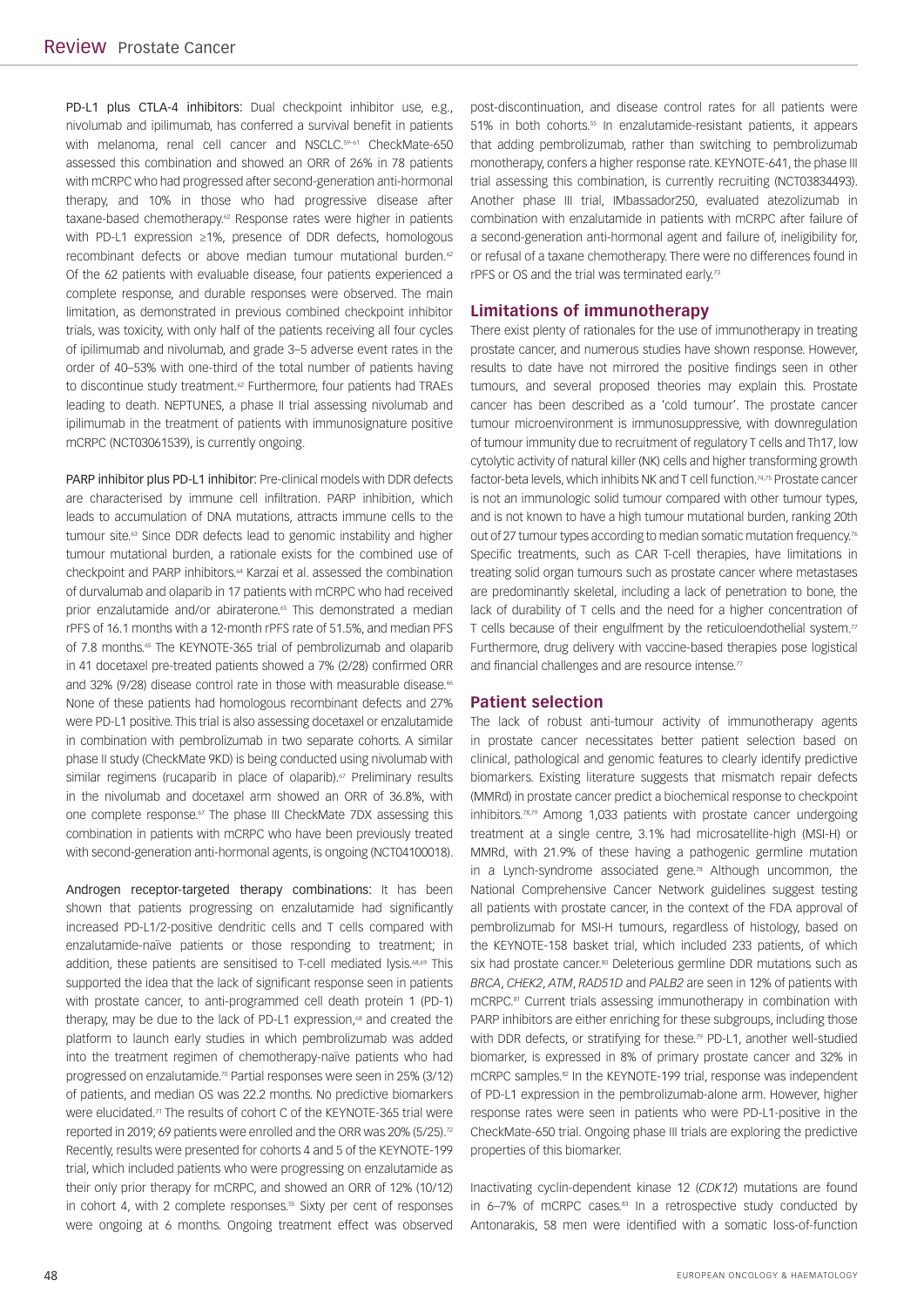*CDK12* mutation including 48% with biallelic inactivation.84 Eight men received a PD-1 inhibitor as fourth- to sixth-line treatment for mCRPC, with 38% having a prostate-specific antigen response and median PFS of 6.6 months. In comparison, median PFS for those on first-line, second-generation anti-hormonal agents was 4.3 months, and only 4.0 months for those receiving a taxane agent in the first-line setting. These findings suggest that prostate cancer with loss of function *CDK12* mutations are aggressive in nature, with poor response to standard approved therapies of taxane-based chemotherapy and second-generation anti-hormonal agents.83,84 There is promising activity in favour of PD-1 inhibitors in this subgroup. 85,86

Other unknown factors in the use of immunotherapy include the optimal timing of administration. There is evidence to suggest, over time, exposure and resistance to second-generation anti-hormonal agents increases PD-L1 expression and hence response to checkpoint inhibitors, but whether these agents should be given pre- or post-chemotherapy in the mCRPC setting, at time of biochemical relapse or even earlier in the neoadjuvant setting are all being explored.68,87 The choice of treatment and combination of agents to use are far from being established. Treatments that can restore NK and T cell function, in addition to trials investigating the combination of immunotherapy with radiotherapy, are required. Not only is it key to understand the reasons for lack of response and resistance to immunotherapy, but selecting fit patients who are suitable for these potentially toxic agents is crucial to reduce the risk of increased morbidity and mortality from immune-related adverse events.

#### **Duration of response**

One of the key attractions of immunotherapy – as seen in other solid tumours – has not been the proportion of patients who respond, but the duration of that response, which brings with it the prospect of long-term disease control. To date, relatively scarce data have been reported in prostate cancer, but those that have suggest that duration of response may be shorter than that seen with other therapies in prostate cancer, such as endocrine therapies. The underlying reason for this short duration of response to immunotherapy needs to be understood if novel approaches are to be developed to combat this.

In conclusion, immunotherapy trials in advanced prostate cancer have been ongoing for more than a decade, and it is clear that at least some cases are amenable to an immunotherapeutic approach. However, apart from pembrolizumab approved for MSI-H tumours and sipuleucel-T, no other immunotherapy agents have established a role in treating patients with metastatic prostate cancer, and immunotherapy is yet to have the same impact in prostate cancer, as has been seen in other solid tumours. Key to future success is the development of effective predictive markers for current therapies; in particular, markers of durable response to immune checkpoint inhibitors, but also, through a deeper understanding of biology, to the development of novel immune therapeutic approaches that will bring the profound benefits of immunotherapy currently experienced by the minority to all patients where there is an unmet need. These are all areas of ongoing research, which will endeavour to provide more insight.  $\square$ 

- 1. Kantoff PW, Higano CS, Shore ND, et al. Sipuleucel-T immunotherapy for castration-resistant prostate cancer. *N Engl J Med*. 2010;363:411–22.
- 2. Cancer Research Institute. FDA approval timeline of active immunotherapies. 2020. Available from: [www.cancerresearch.](https://www.cancerresearch.org/scientists/immuno-oncology-landscape/fda-approval-timeline-of-active-immunotherapies) [org/scientists/immuno-oncology-landscape/fda-approval-](https://www.cancerresearch.org/scientists/immuno-oncology-landscape/fda-approval-timeline-of-active-immunotherapies)
- [timeline-of-active-immunotherapies](https://www.cancerresearch.org/scientists/immuno-oncology-landscape/fda-approval-timeline-of-active-immunotherapies) (accessed 10 August 2020). 3. Teo MY, Rathkopf DE, Kantoff P. Treatment of advanced prostate cancer. *Ann Rev Med.* 2019;70:479–99.
- 4. Sweeney CJ, Chen YH, Carducci M, et al. Chemohormonal therapy in metastatic hormone-sensitive prostate cancer. *N Eng J Med*. 2015;373:737–46.
- 5. James ND, Sydes MR, Clarke NW, et al. Addition of docetaxel, zoledronic acid, or both to first-line long-term hormone therapy in prostate cancer (STAMPEDE): survival results from an adaptive, multiarm, multistage, platform randomised controlled trial. *Lancet*. 2016;387:1163–77.
- 6. Fizazi K, Tran N, Fein L, et al. Abiraterone acetate plus prednisone in patients with newly diagnosed high-risk metastatic castration-sensitive prostate cancer (LATITUDE): final overall survival analysis of a randomised, double-blind, phase 3 trial. *Lancet Oncol.* 2019;20:686-700.
- 7. James ND, de Bono JS, Spears MR, et al. Abiraterone for prostate cancer not previously treated with hormone therapy.
- *N Eng J Med*. 2017;377:338–51. 8. Chi KN, Agarwal N, Bjartell A, et al. Apalutamide for metastatic, castration-sensitive prostate cancer. *N Eng J Med*. 2019;381:13–24.
- 9. Armstrong AJ, Szmulewitz RZ, Petrylak DP, et al. ARCHES: a randomized, phase III study of androgen deprivation therapy with enzalutamide or placebo in men with metastatic hormone-sensitive prostate cancer. *J Clin Oncol*. 2019;37: 2974–86.
- 10. Guinan P, Crispen R, Baumgartner G, et al. Adjuvant immunotherapy with bacillus Calmette-Guérin in prostatic cancer. *Urology*. 1979;14:561–5.
- 11. Riley RS, June CH, Langer R, Mitchell MJ. Delivery technologies for cancer immunotherapy. *Nat Rev Drug Discov*. 2019;18: 175–96.
- 12. Patel PH, Kockler DR. Sipuleucel-T: a vaccine for metastatic, asymptomatic, androgen-independent prostate cancer. *Ann Pharmacother.* 2008;42:91–8.
- 13. Westdorp H, Sköld AE, Snijer BA, et al. Immunotherapy for prostate cancer: lessons from responses to tumor-associated
- antigens. *Front Immunol.* 2014;5:191. 14. Srivatsan S, Patel JM, Bozeman EN, et al. Allogeneic tumor cell vaccines: the promise and limitations in clinical trials. *Hum Vaccin Immunother.* 2014;10:52–63.
- 15. Small EJ, Schellhammer PF, Higano CS, et al. Placebo-controlled phase III trial of immunologic therapy with sipuleucel-T (APC8015) in patients with metastatic, asymptomatic hormone refractory prostate cancer. *J Clin Oncol*. 2006;24:3089–94.
- 16. Handy CE, Antonarakis ES. Sipuleucel-T for the treatment of prostate cancer: novel insights and future directions. *Future Oncol.* 2018;14:907–17.
- 17. Motzer RJ, Escudier B, McDermott DF, et al. Nivolumab versus everolimus in advanced renal-cell carcinoma. *N Eng J Med.* 2015;373:1803–13.
- 18. Borghaei H, Paz-Ares L, Horn L, et al. Nivolumab versus docetaxel in advanced nonsquamous non–small-cell lung cancer. *N Eng J Med*. 2015;373:1627–39.
- 19. Ferris RL, Blumenschein G Jr., Fayette J, et al. Nivolumab for recurrent squamous-cell carcinoma of the head and neck. *N Eng J Med.* 2016;375:1856–67.
- 20. Bellmunt J, de Wit R, Vaughn DJ, et al. Pembrolizumab as second-line therapy for advanced urothelial carcinoma.
- *N Engl J Med*. 2017;376:1015–26. 21. Huber ML, Haynes L, Parker C, Iversen P. Interdisciplinary critique of sipuleucel-T as immunotherapy in castration-resistant prostate cancer. *J Natl Cancer Inst*. 2012;104:273–9.
- 22. Itoh K, Yamada A. Personalized peptide vaccines: a new therapeutic modality for cancer. *Cancer Sci*. 2006;97:970–6.
- 23. Higano C, Saad F, Somer B. A phase III trial of GVAX immunotherapy for prostate cancer versus docetaxel plus prednisone in asymptomatic, castration-resistant prostate cancer (CRPC). Presented at: Proceedings of the 2009 Genitourinary Cancer Symposium, American Society of Clinical Oncology (ASCO), Orlando, FL, USA. 26–28 February 2009. Abstr. LBA150.
- Small E, Demkow T, Gerritsen WR, et al. A phase III trial of GVAX immunotherapy for prostate cancer in combination with docetaxel versus docetaxel plus prednisone in symptomatic, castration-resistant prostate cancer (CRPC). Presented at: Proceedings of the 2009 Genitourinary Cancer Symposium, American Society of Clinical Oncology (ASCO), Orlando, FL, USA. 26–28 February 2009. Abstr. 7.
- 25. Drake CG. Immunotherapy for prostate cancer: walk, don't run. *J Clin Oncol*. 2009;27:4035–7.
- 26. Rice J, Ottensmeier CH, Stevenson FK. DNA vaccines: precision tools for activating effective immunity against cancer. *Nat Rev Cancer.* 2008;8:108–20.
- Arlen PM, Skarupa L, Pazdur M, et al. Clinical safety of a viral vector based prostate cancer vaccine strategy. *J Urol*. 2007;178:1515–20.
- 28. Kantoff PW, Gulley JL, Pico-Navarro C. Revised overall survival analysis of a phase II, randomized, double-blind, controlled study of PROSTVAC in men with metastatic castration-resistant prostate cancer. *J Clin Oncol*. 2017;35:124–5. 29. Kantoff PW, Schuetz TJ, Blumenstein BA, et al. Overall
- survival analysis of a phase II randomized controlled trial of a Poxviral-based PSA-targeted immunotherapy in metastatic castration-resistant prostate cancer. *J Clin Oncol.* 2010;28:1099–105.
- 30. Gulley JL, Borre M, Vogelzang NJ, et al. Phase III trial of PROSTVAC in asymptomatic or minimally symptomatic metastatic castration-resistant prostate cancer. *J Clin Oncol.* 2019;37:1051–61.
- 31. Lubaroff DM, Konety BR, Link B, et al. Phase I clinical trial of an adenovirus/prostate-specific antigen vaccine for prostate cancer: safety and immunologic results. *Clin Cancer Res*. 2009;15:7375–80.
- 32. Shahabi V, Reyes-Reyes M, Wallecha A, et al. Development of a Listeria monocytogenes based vaccine against prostate cancer.
- *Cancer Immunol Immunother.* 2008;57:1301–13. 33. Yang B, Jeang J, Yang A, et al. DNA vaccine for cancer

immunotherapy. *Hum Vaccin Immunother*. 2014; 10:3153–64.

- 34. Liu G, Fong L, Antonarakis ES, et al. Randomized phase I trial of a DNA vaccine encoding prostatic acid phosphatase (pTVG-HP) versus GM-CSF adjuvant in patients with PSA-recurrent prostate cancer. *J Clin Oncol*. 2019;37 (15 Suppl.):5037.
- 35. Carreno BM, Magrini V, Becker-Hapak M, et al. Cancer immunotherapy. A dendritic cell vaccine increases the breadth and diversity of melanoma neoantigen-specific T cells. *Science.*  2015;348:803–8.
- 36. Stenzl A, Feyerabend S, Syndikus I, et al. Results of the randomized, placebo-controlled phase I/IIB trial of CV9104, an mRNA based cancer immunotherapy, in patients with metastatic castration-resistant prostate cancer (mCRPC). *Ann Oncol.* 2017;28(Suppl. 5):v408.
- 37. Noguchi M, Moriya F, Koga N, et al. A randomized phase II clinical trial of personalized peptide vaccination with metronomic low-dose cyclophosphamide in patients with metastatic castration-resistant prostate cancer. *Cancer Immunol Immunother.* 2016;65:151–60.
- 38. Noguchi M, Kakuma T, Uemura H, et al. A randomized phase II trial of personalized peptide vaccine plus low dose estramustine phosphate (EMP) versus standard dose EMP in patients with castration resistant prostate cancer. *Cancer Immunol Immunother.* 2010;59:1001–9.
- 39. Lilleby W, Gaudernack G, Brunsvig PF, et al. Phase I/IIa clinical trial of a novel hTERT peptide vaccine in men with metastatic hormone-naive prostate cancer. *Cancer Immunol Immunother.*  2017;66:891–901.
- 40. Fenoglio D, Traverso P, Parodi A, et al. A multi-peptide, dual-adjuvant telomerase vaccine (GX301) is highly immunogenic in patients with prostate and renal cancer. *Cancer Immunol Immunother.* 2013;62:1041–52.
- 41. BrightPath Biotherapeutics. Announcement on the results of the phase III clinical trial for cancer peptide vaccine ITK-1 in patients in Japan with prostate cancer. 2018. Available at: <http://pdf.irpocket.com/C4594/N9qg/yjsf/UnhG.pdf>
- (accessed 25 June 2020). 42. Schepisi G, Cursano MC, Casadei C, et al. CAR-T cell therapy: a potential new strategy against prostate cancer. *J Immunother Cancer*. 2019;7:258.
- 43. Slovin SF, Wang X, Hullings M, et al. Chimeric antigen receptor (CAR+) modified T cells targeting prostate specific membrane antigen (PSMA) in patients (pts) with castrate metastatic prostate cancer (CMPC). *J Clin Oncol.* 2013;31(6 Suppl.):72.
- 44. Tran B, Horvath L, Dorff TB, et al. Phase I study of AMG 160, a half-life extended bispecific T-cell engager (HLE BiTE) immune therapy targeting prostate-specific membrane antigen (PSMA), in patients with metastatic castration-resistant prostate cancer
- (mCRPC). *J Clin Oncol.* 2020;38(6 Suppl.):TPS261. 45. Hummel H-D, Kufer P, Grüllich C, et al. Phase 1 study of pasotuxizumab (BAY 2010112), a PSMA-targeting Bispecific T cell Engager (BiTE) immunotherapy for metastatic castration-resistant prostate cancer (mCRPC). *J Clin Oncol.* 2019;37(15 Suppl.):5034.
- 46. Leach DR, Krummel MF, Allison JP. Enhancement of antitumor immunity by CTLA-4 blockade. *Science*. 1996;271:1734–6.